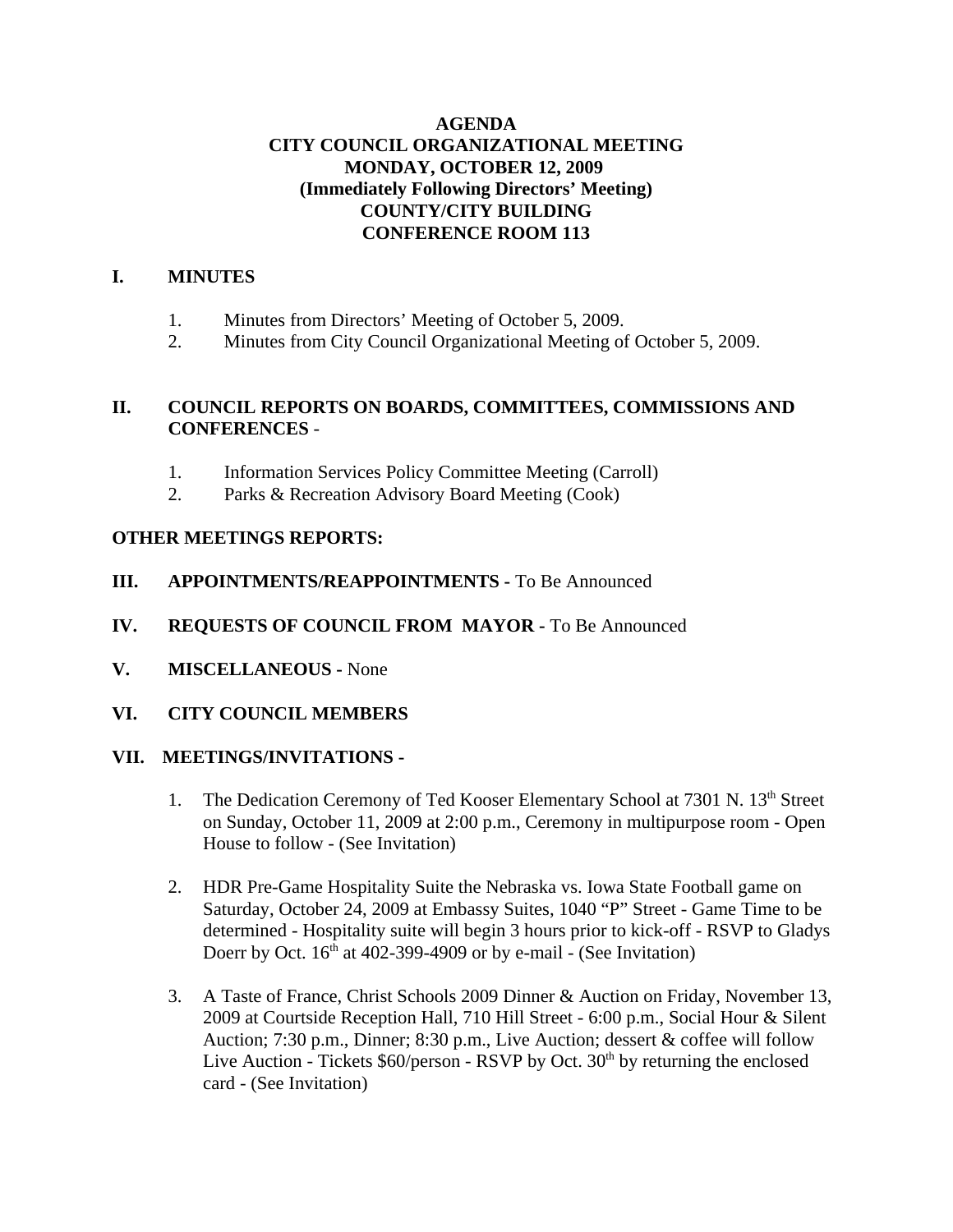- 4. Governor David Heineman officially Opens The New Wind Tower Training Facility in a Ribbon Cutting at The Electrical Training Center, 8960 "L" Street, Omaha, NE on Thursday, October 15, 2009 at 9:30 a.m. - (See Invitation for more details)
- 5. Lincoln Chamber of Commerce 'Business After Hours' on Tuesday, October 20, 2009 from 4:30 p.m. to 6:30 p.m. at Pershing Center, 226 Centennial Mall South - Cost to attend: FREE with your complimentary B2B ticket (\$10.00 without ticket) - RSVP by Oct.  $19<sup>th</sup>$  - (See Invitation)
- 6. Lincoln Chamber of Commerce and the Nebraska Chamber of Commerce 2009 Legislative Forum Breakfast on Wednesday, October 28, 2009 at 7:30 a.m. at The Nebraska Club, 233 S. 13<sup>th</sup> Street - \$25/person - RSVP by Oct. 23<sup>rd</sup> - (See Invitation)
- 7. Dedication Ceremony of Arnold Elementary School on Sunday, October 18, 2009 at 5000 Mike Scholl Street - 2:00 p.m., Ceremony in multipurpose room - Open House to follow - (See Invitation)
- 8. Nebraska Vocational Rehabilitation & Assistive Technology Partnership celebrating our new office location on Thursday, October 22, 2009 from 2:00 p.m. to 6:00 p.m. at 3901 N.  $27<sup>th</sup>$  Street, Suite 5 & 6 - 2:15 p.m., Ribbon Cutting Ceremony -(See Invitation)
- 9. Lincoln Chamber of Commerce invites you to attend the following Ribbon Cutting: Please RSVP to Kathy Hale at 436-2385 or E-Mail: - -
	- A.) College of Hair Design, 9000 Andermatt Drive (90<sup>th</sup> & Hwy 2) East of Menards on Monday, October 19, 2009 at 3:30 p.m.
- 10. Join Erickson/Sederstrom Law Firm and Kissel/E&S Associates for a Kickoff celebration before the Oklahoma game on Saturday, November 7, 2009 at Cornhusker Plaza, 301 South  $13<sup>th</sup>$  Street, Suite 400 - Celebration begins 2  $\frac{1}{2}$  hours before kickoff - RSVP by Oct.  $30<sup>th</sup>$  to 476-1000 ext. 2323 or 2325 or by e-mail -(See Invitation)

## **VIII. ADJOURNMENT**

ca101209/tjg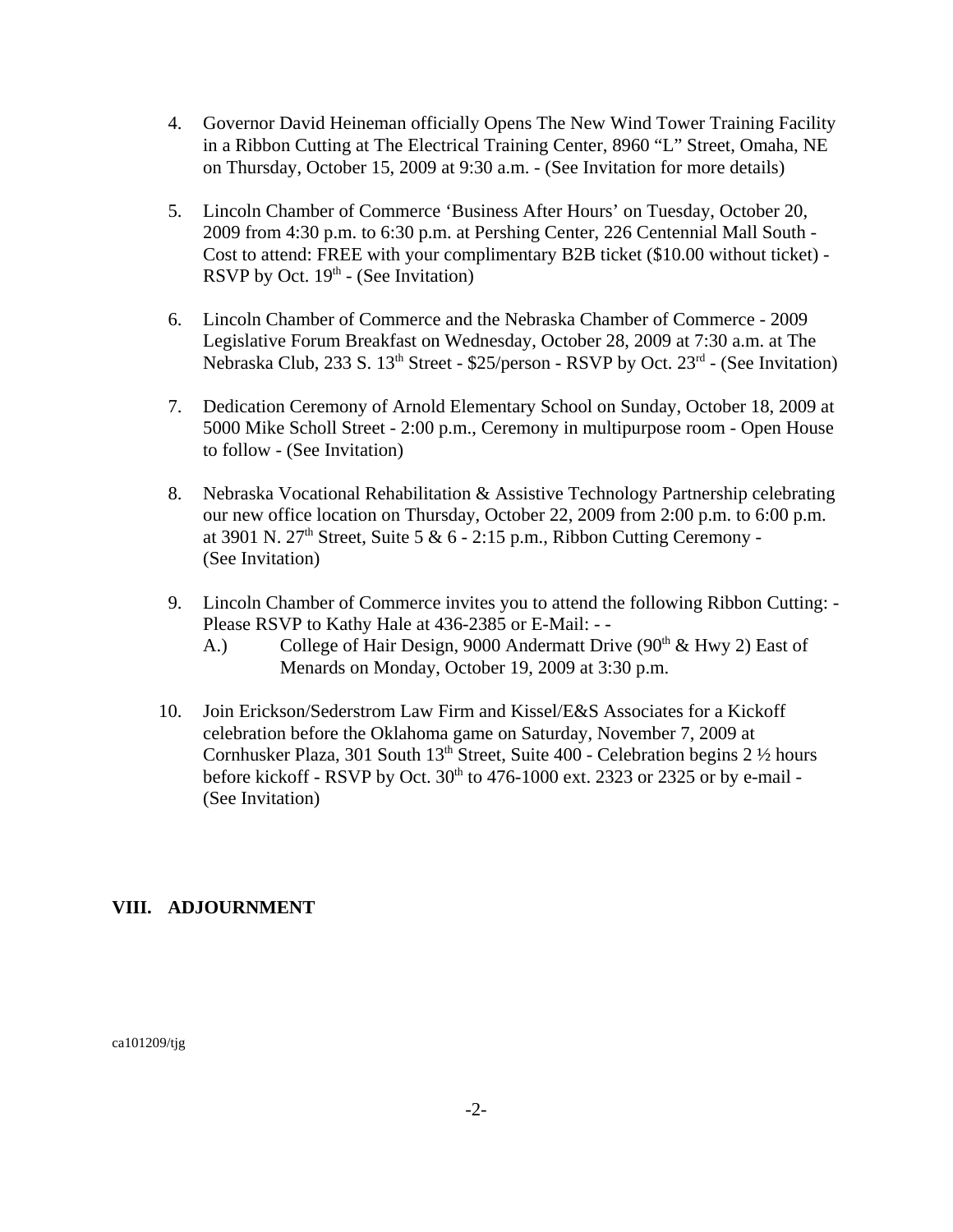## **MINUTES CITY COUNCIL ORGANIZATIONAL MEETING MONDAY, OCTOBER 12, 2009**

| <b>Present:</b>        | Doug Emery, Chair                       |
|------------------------|-----------------------------------------|
|                        | John Spatz, Vice Chair                  |
|                        | Jayne Snyder                            |
|                        | Adam Hornung                            |
|                        | Gene Carroll                            |
|                        | Jonathan Cook                           |
|                        | Jon Camp                                |
| <b>Others Present:</b> | Rick Hoppe, Aide to the Mayor           |
|                        | Trish Owen, Aide to the Mayor           |
|                        | Patty Pansing-Brooks, Aide to the Mayor |
|                        | Milo Mumgaard, Aide to the Mayor        |

Chair Emery called the meeting to order at 2:25 pm and announced the location of the Open Meetings Act.

#### **I. MINUTES**

- 1. Minutes from Directors' Meeting of October 5, 2009.
- 2. Minutes from City Council Organizational Meeting of October 5, 2009. The above minutes were approved by acclamation.

## **II. COUNCIL REPORTS ON BOARDS, COMMITTEES, COMMISSIONS, CONFERENCES**

#### **1. Information Services Policy Committee Meeting Carroll**

Carroll stated Park and Rec class registration will be on line, with the capability to pay on line. We continue to work on the voice over internet protocol for phone systems and Microsoft is developing software which should help us save money.

#### **2**. **Parks & Recreation Advisory Board Meeting Cook**

Cook said an agenda item was on naming Eden Pool after John Reta. This did not meet the naming requirements and the Board recommended a plaque to honor and recognize his accomplishments.

Cook added the Board accepted the Tour Lincoln Artwork and requested the display to be in memory of Greg Dunbar, previous owner of Bike Peddlers. Also voted to initiate a process to allow community crops in public parks. Would look at the legal issues, and the necessary requirements. We do have Prairie in the Parks, which are very low maintenance park areas.

The Board did meet with the Parks Foundation Board.

Received an update on the Sherman Field renovation. We inserted \$500,000 in the last budget to redo the restrooms and some storage facilities but still need a lot more at Sherman Field.

A Centennial Mall Renovation Project Open House will be held on Tuesday, November 10<sup>th</sup> from 4-6pm at the Scottish Rite Temple.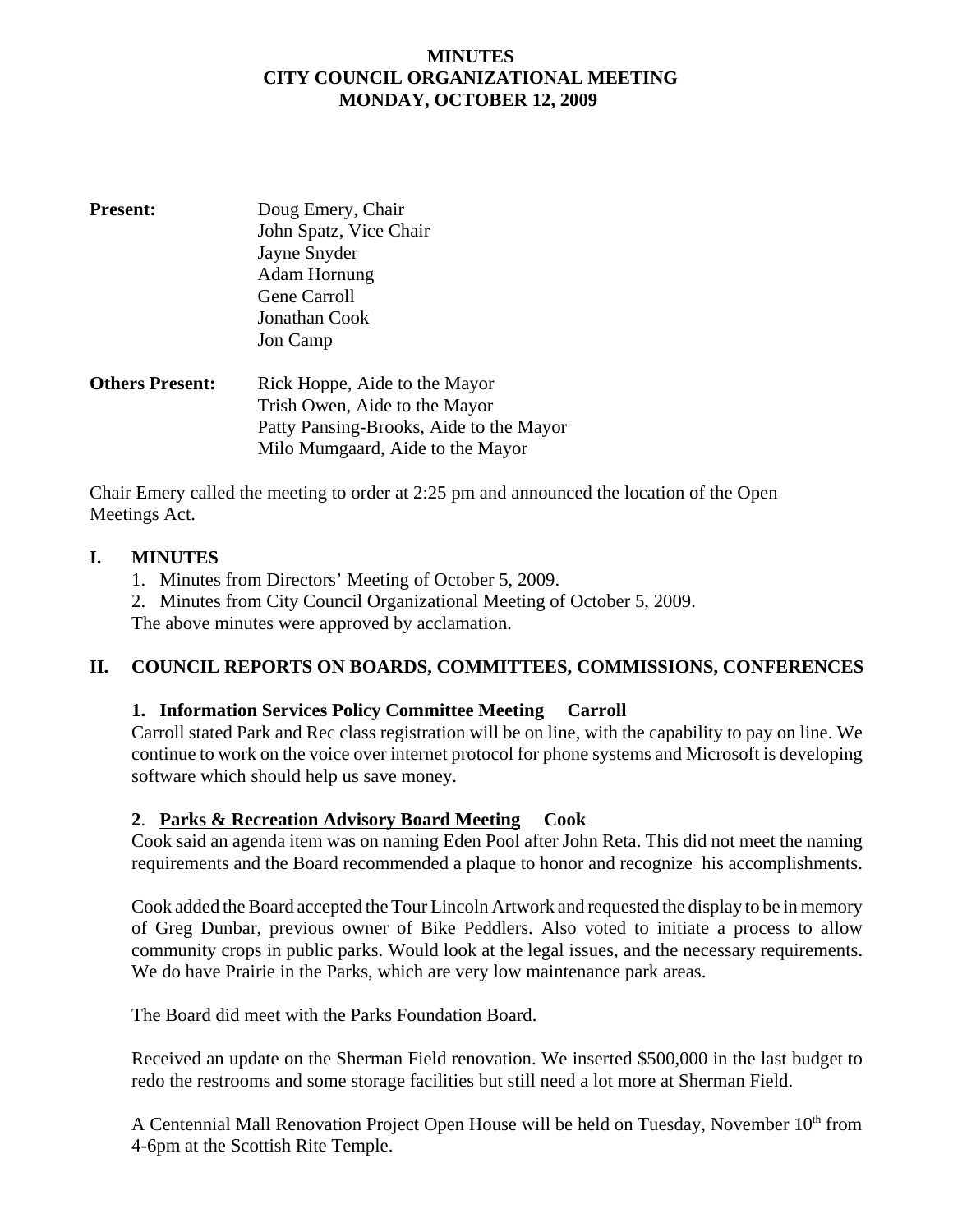#### **OTHER MEETINGS REPORTS:**

#### **III. APPOINTMENTS/REAPPOINTMENTS Attachment A**

Mumgaard distributed Attachment A, an update of Boards and Commissions. We organized by October Council hearings and votes, and future updates will follow. One item not listed as it is on the agenda is Rodney Confer as City Attorney. Do have a variety of reappointments, and a couple of new appointments including The Community Health Endowment, with Doug Ganz and Jane Raybould, both being new appointments.

Highlights happening in the month of October include Rebecca Garrett-Ferguson selected by the Mayor to serve on the Police and Fire Pension Plan Investment Board and Gerry Finnegan will fill the term vacated on the Audit Advisory Board. Questions on appointees by Camp and Cook answered by Mumgaard.

## **IV. REQUESTS OF COUNCIL FROM MAYOR**

Hoppe stated a Pre-Council was requested by the Public Works Department to update Council on snow removal and some issues raised by Councilman Camp. Possibly have on October 19<sup>th</sup> or the  $26<sup>th</sup>$ ? Emery replied Council could do on the  $19<sup>th</sup>$  as Council will be in building for a luncheon. Hoppe commented to have at 1:30 pm.

#### **V. MISCELLANEOUS**

#### **VI. CITY COUNCIL MEMBERS**

| Cook    | No comments |
|---------|-------------|
| Spatz   | No comments |
| Camp    | No comments |
| Snyder  | No comments |
| Carroll | No comments |
| Hornung | No comments |
| Emery   | No comments |

#### **VII. MEETINGS/INVITATIONS**

See invitation list.

#### **VIII. ADJOURNMENT**

Chair Emery adjourned the meeting at 2:33 pm.

W:\FILES\CITYCOUN\WP\cm101209.wpdmmm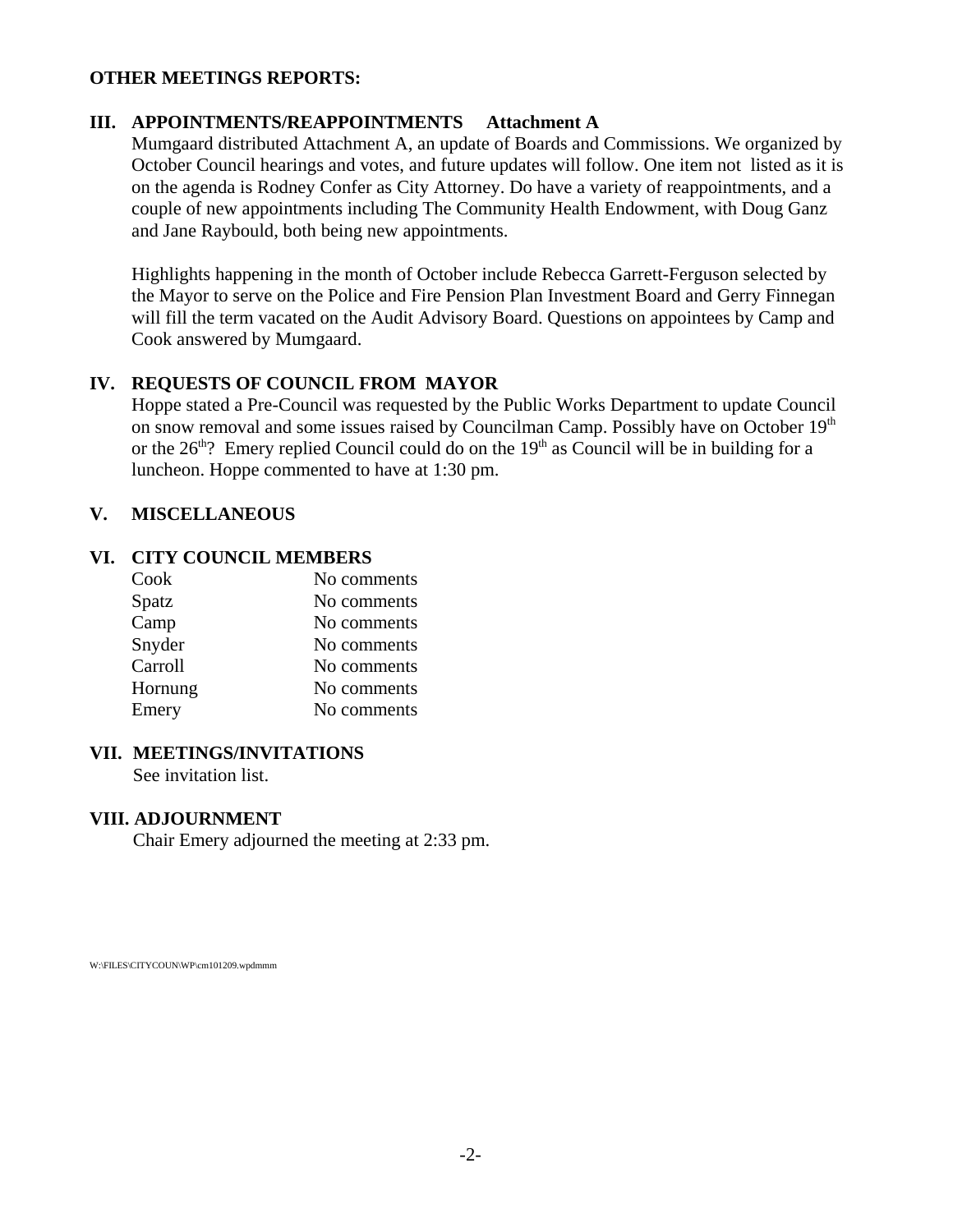attachment A

To: City Council

From: Milo Mumgaard, Aide to Mayor Beutler

Re: Boards and Commissions Update

Date: October 12, 2009

# **Council Hearing/Vote in October**

| <u>Name</u>                                        | Board/Commission<br>Comments/Term                                                         |                                                   |  |
|----------------------------------------------------|-------------------------------------------------------------------------------------------|---------------------------------------------------|--|
| Lynn Sunderman                                     | Board of Zoning Appeals                                                                   | (Filling term)/2-1-2011                           |  |
| Jan Gauger                                         | Lincoln Housing Authority                                                                 | (Reappt.)/7-1-2014                                |  |
| Debra Daily                                        | Keno Advisory Board                                                                       | (Reappt.)/7-1-2012                                |  |
| Art Zygielbaum<br>Laurie Thomas Lee<br>Mary Herres | Cable TV Advisory Board<br>66<br>٤ċ<br>$\zeta \zeta$<br>$\mathcal{L} \subset \mathcal{L}$ | (Reappt.)7-1-2012<br>٤ċ<br>$\epsilon$<br>٤ċ<br>44 |  |
| Doug Ganz<br>Jane Raybould<br>Alison Larson        | Community Health Endowment<br>ćζ<br>$\epsilon$<br>$\epsilon$ $c$                          | (New appt.)/9-1-2012<br>٤£<br>66<br>(Reappt.)     |  |
| Gerry Finnegan                                     | Audit Advisory Board                                                                      | (Filling term)/3-11-2011                          |  |
| Robert Smith<br>Larry Anderson                     | Comm. Forestry Adv. Bd.<br>66                                                             | (Reappt.)/8-17-2013<br>$\epsilon$<br>44           |  |
| Rebecca Garrett-Ferguson                           | Police and Fire Pen. Plan Inv. Bd.                                                        | (New appt.).9/1/2012                              |  |
| Marty Ramirez<br>Modesta Putla                     | Multicultural Adv Comm.<br>¢¢<br>64                                                       | (Reappt.)/9-18-2012<br>٤ċ<br>$\zeta$              |  |

## Via Executive Order in October

| Name<br>_______ | Board/Commission | Comments |
|-----------------|------------------|----------|
|-----------------|------------------|----------|